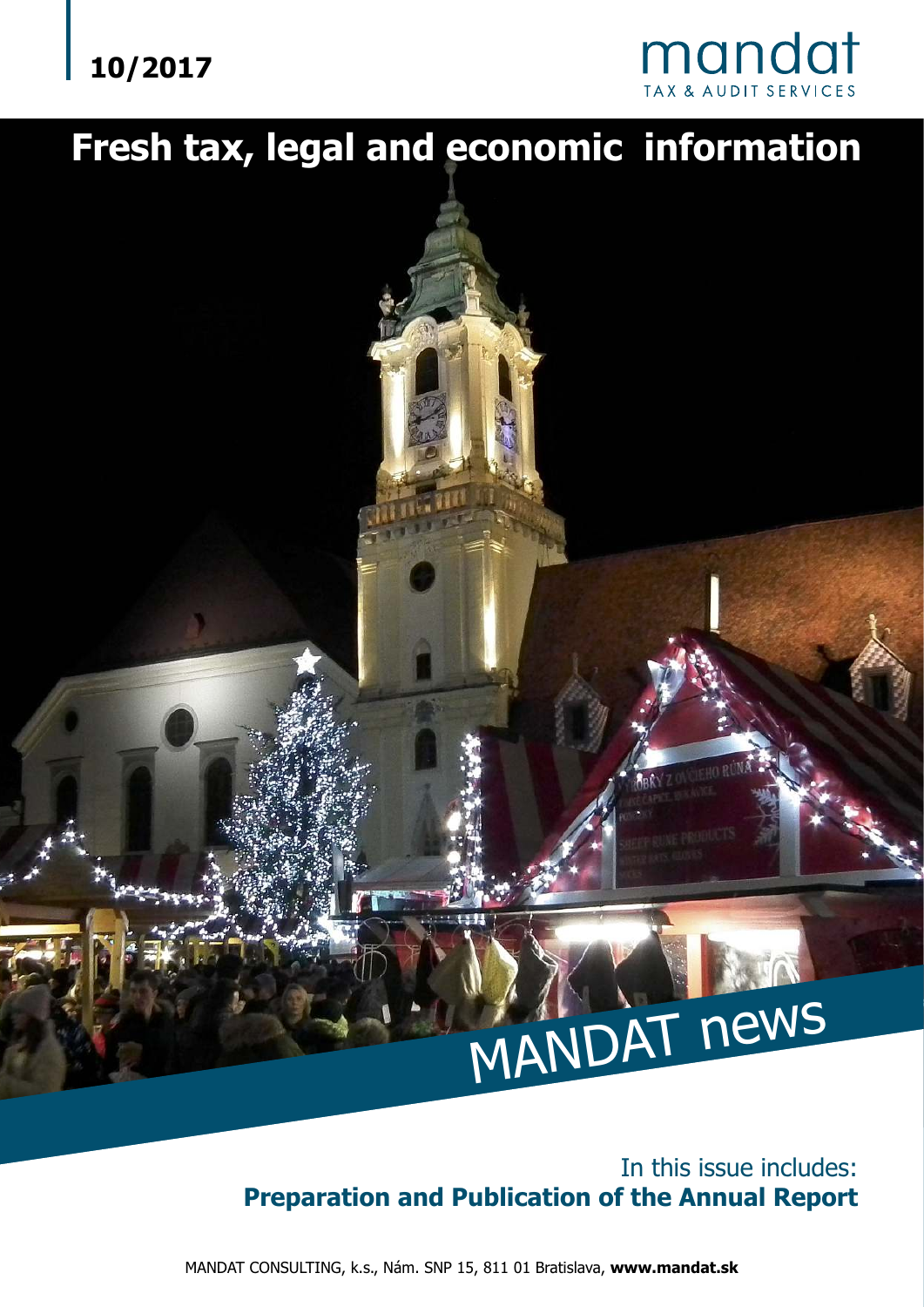## mand

## **PREPARATION AND PUBLICATION OF THE ANNUAL REPORT**

#### **Preparation of the Annual Report**

Have you already prepared and published your annual report for 2016? You have to do so by the end of 2017.

In accordance with Section 8(3) of Act No. 431/2002 Coll., on Accounting, as amended (hereinafter referred to as the "Accounting Act"), the accounting is complete when the accounting entity, among other things, prepares its annual report and publishes it in the register of financial statements.

Who is obliged to produce annual reports? An accounting entity that must have its accounts certified by an auditor.

Certification of financial statements by an auditor is required, pursuant to **Section 19(1)** of the Accounting Act, for the following accounting

? **Company, if it is obliged to create equity, or a cooperative, if at least two of the following conditions are fulfilled as at the date of preparation of the financial statements and for the immediately preceding accounting period:**

**1. The total amount of assets exceeded EUR 1,000,000,** where the the valuation not adjusted for items under **Section 26(3)**\* of the amount of assets is the sum of assets as reported in the balance sheet at Accounting Act;

**2. The net turnover exceeded EUR 2,000,000,** where the net turnover for this purpose is the revenue from the sale of products, goods, services and other income related to ordinary activities of the accounting entity after the deduction of any discounts;

**3. The average recalculated number of employees** in a single accounting period **exceeded 30;** 

- **Companies and cooperatives whose securities are admitted for trading on a regulated market;** ?
- **To whom this obligation is laid down by a special regulation;** ?
- **Which prepares financial statements pursuant to Section 17a of the Accounting Act.** ?



e-mail: **martin.siagi@mandat.sk** Tel.: +421 2 571042-14 Martin Šiagi

\* According to **Section 26(3)** of the Accounting Act, an accounting entity is obliged, as at the date of preparation of financial statements, to adjust the valuation of assets, create provisions and depreciate assets in accordance with the accounting principles and accounting methods.

 $\mathbb{R}^n$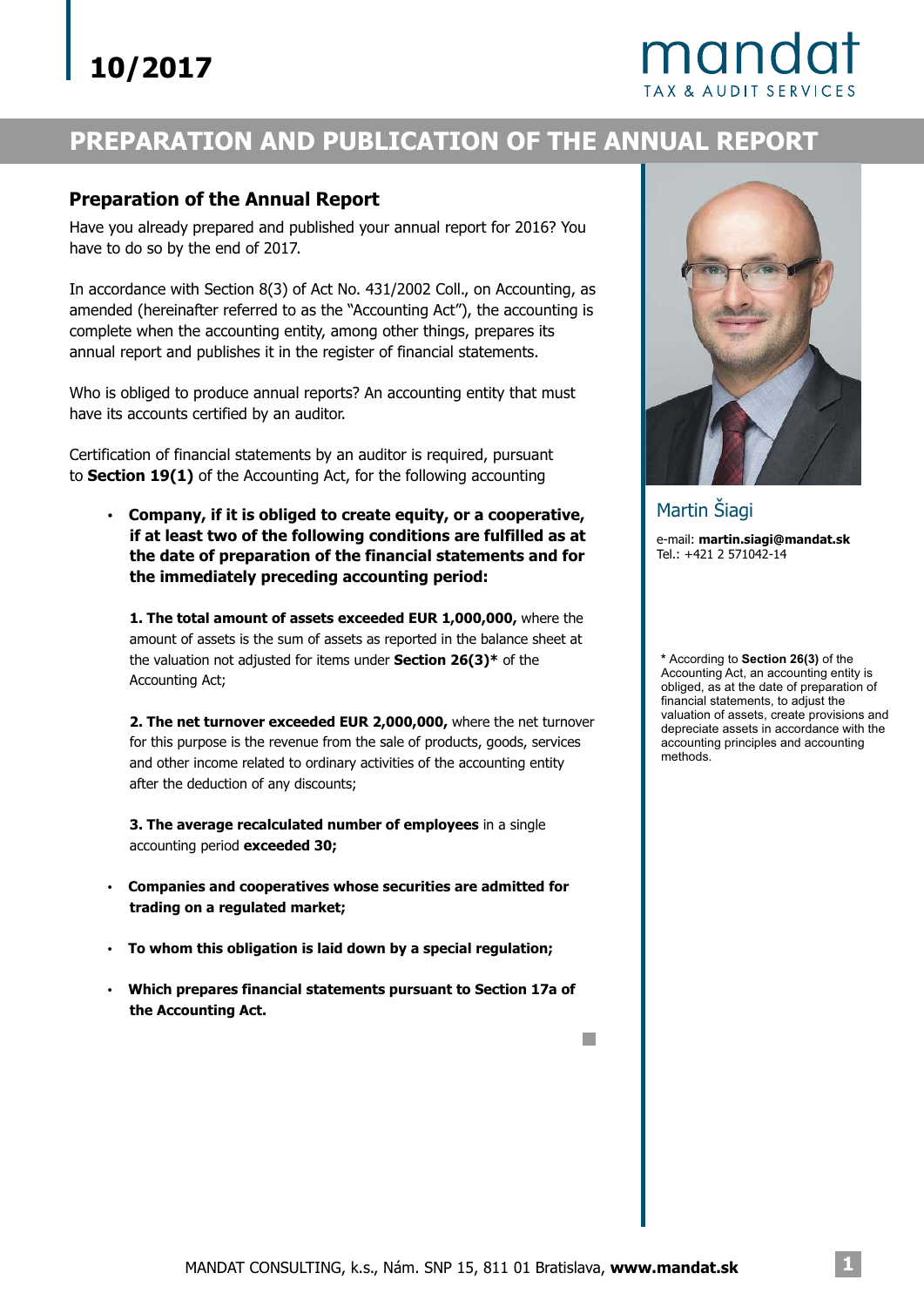## mand

## **PREPARATION AND PUBLICATION OF THE ANNUAL REPORT**

#### **Content of the Annual Report**

According to Section 20(1) of the Accounting Act, annual report shall **contain the financial statements** for the respective accounting period, the report of the auditor and, in particular, **the following information:**

- ? **Development of the accounting entity, state in which the accounting entity is, significant risks and uncertainties,** to which the accounting entity is exposed; This information is provided in the form of a balanced and comprehensive analysis of the status and development forecast and should be accompanied by important financial and non-financial indicators, including information on the effects of the activities of the accounting entity on the environment and on the employment, with reference to relevant data included in the financial statements;
- Any significant events occurring after the end of the accounting period to which the annual report pertains;
- Expected future development of the activities of the accounting entity;
- **Costs of research and development activities;**
- **Acquisition of own stock**, temporary securities, business shares and stock, temporary securities and business shares of its **parent accounting entity** in accordance with **Section 22** of the Accounting Act;
- **·** Proposal to distribute profits or settle losses;
- ? Information required under special regulations;
- ? Whether the accounting entity has an **organizational unit abroad** .

The annual report must provide a true and fair view of the accounting entity and **the compliance of the annual report with the financial statements** must be **certified by an auditor** pursuant to Section 20(3) of the Accounting Act, **within one year after the end of the accounting period.**



Jana Princová

e-mail: **jana.princova@mandat.sk** Tel.: +421 2 571042-35

**I**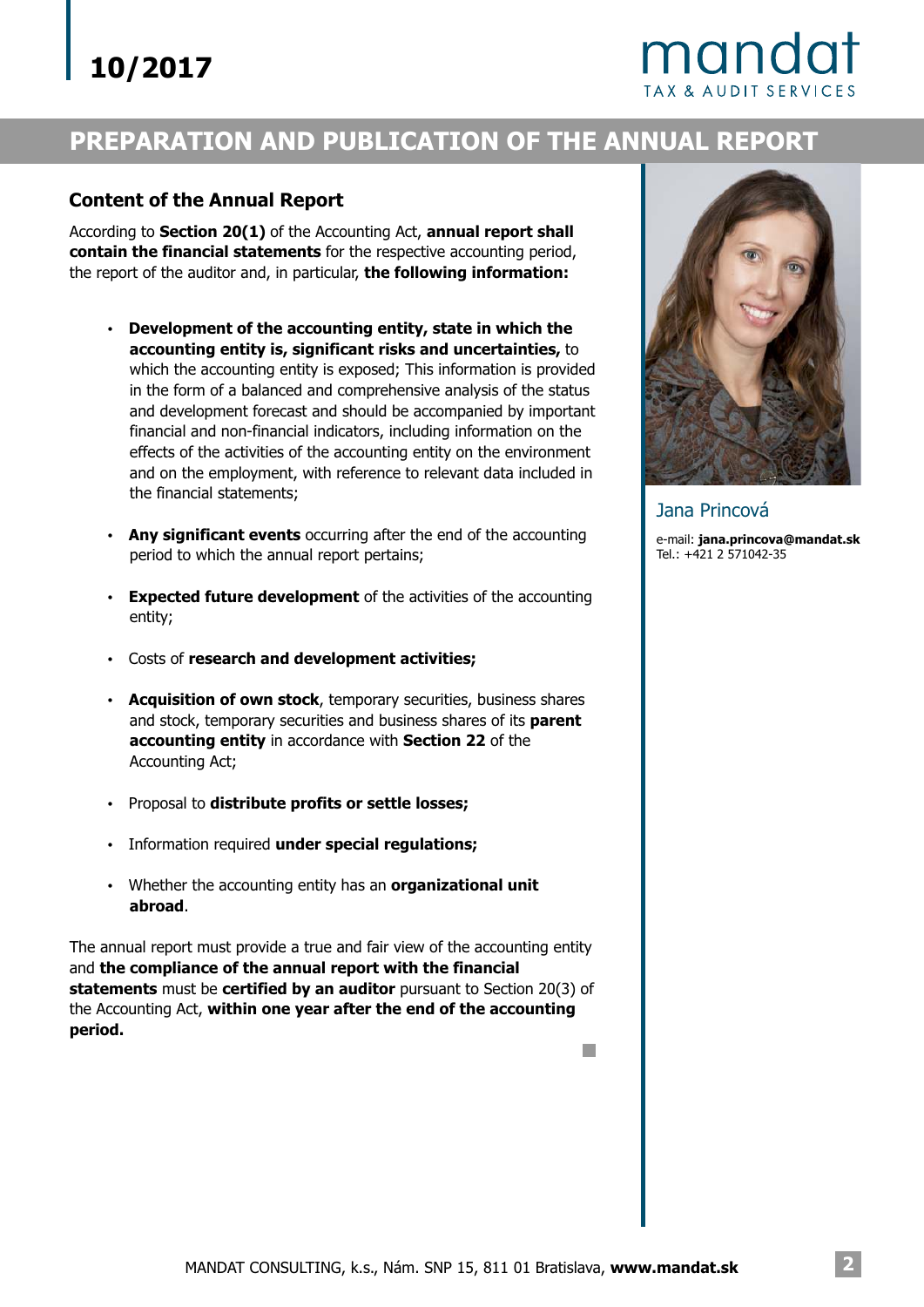## **10/2017**

## mando

## **PREPARATION AND PUBLICATION OF THE ANNUAL REPORT**

#### **Filing of Annual Reports**

An accounting entity is obliged, in accordance with **Section 23a(8)** of the Accounting Act, to file its annual reports (both individual and consolidated) in the register **no later than one year after the end of the accounting** period, to which the annual reports pertain.

Annual reports **may be filed without the financial statements and the auditor's report if those documents are already separately filed in the register.**

#### **Publication of Information**

According to the provisions of Section 23d(2)\* of the Accounting Act, an annual report of the accounting entity required to prepare annual reports pursuant to the Accounting Act, shall be **published by its filing in the register of financial statements.**



e-mail: **marian.vojtek@mandat.sk** Marian Vojtek

Tel.: +421 2 571042-22

\* According to **Section 23(1)** of the Ministry. According to Section 23(2) of Accounting Act, the register is the information system of public administration administered by the the Accounting Act, both the individual and consolidated annual reports shall be filed into the register, as well as other documents.

### **NOT TO BE MISSED**

#### **Important dates**

Overview of important dates in the December 2017 can be found on our website:**http://www.mandat.sk**

n.

m.

**Tale**